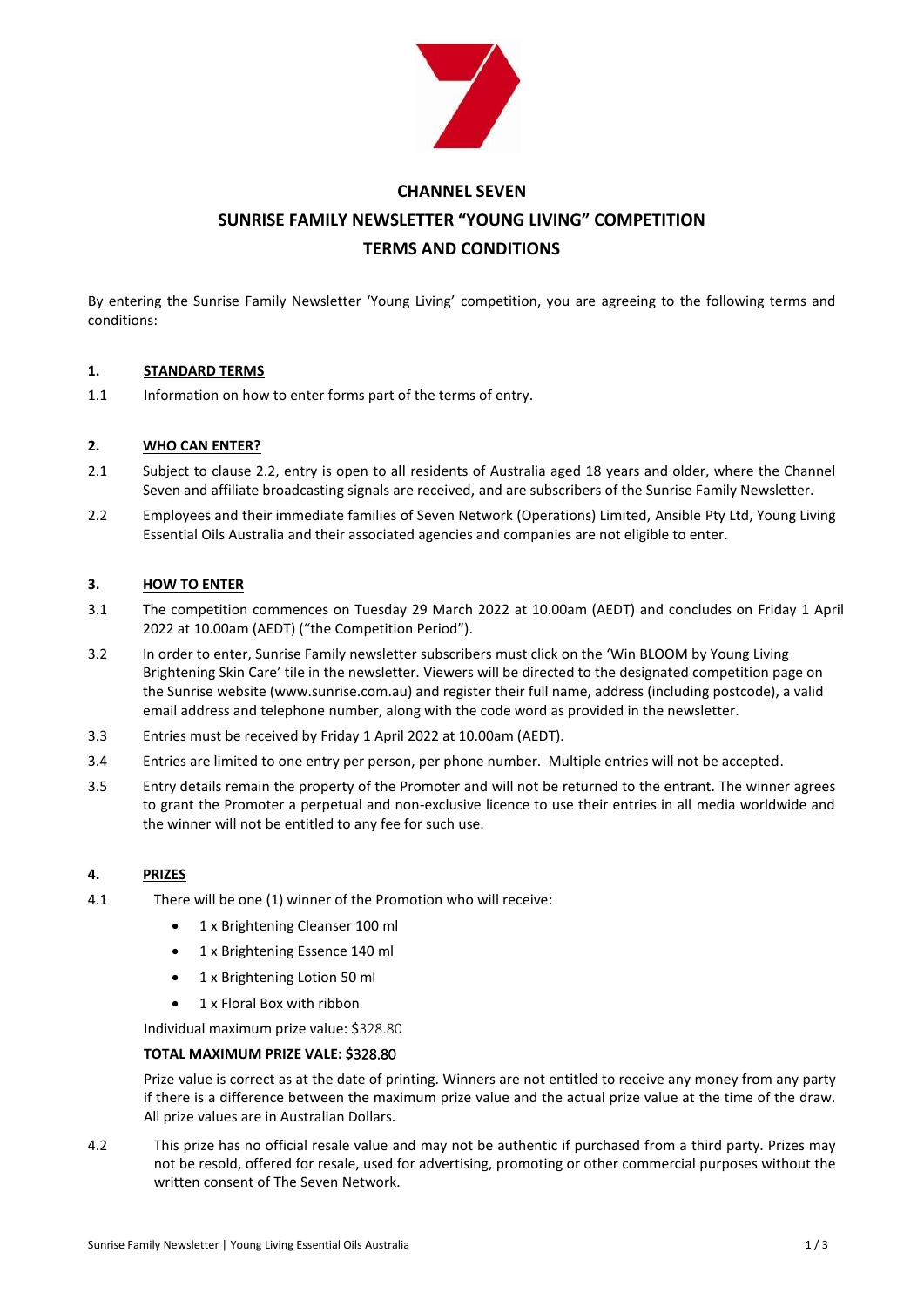

- 4.3 In participating in the prizes, the winner (and travelling companion if applicable) agrees to participate and cooperate as required in all editorial activities relating to the Competition, including but not limited to being interviewed and photographed. The winner grants the promoter a perpetual and non-exclusive licence to use such footage and photographs in all media worldwide and the winner will not be entitled to any fee for such use.
- 4.4 If any prize (or part of any prize) is unavailable, the Promoter, in its discretion, reserves the right to substitute the prize (or that part of the prize) with a prize of equal value and/or specification, subject to any written directions from a regulatory authority.
- 4.5 Winner should seek independent financial advice about any tax implications that may arise from the prize winning.
- 4.6 It is a condition of accepting the prize that the winner(s) (and any companions) may be required to sign a legal release in a form determined by the Promoter in its absolute discretion.
- 4.7 Full details of prizes can be obtained by telephoning the Seven Network in each state on Sydney 02 8777 7777; Melbourne 03 9697 7777; Adelaide 08 8342 7777; Brisbane 07 3369 7777; Perth 08 9344 0777 or at [www.sunrise.com.au.](http://www.sunrise.com.au/)

## **5. HOW TO WIN**

- 5.1 There will be one (1) winner of the Competition. Each entrant who has entered the Competition over the Competition Period and registered all details in accordance with clause 3 ("Qualifying Entrant") will be entered into the draw. The major prize draw will take place at Ansible Pty Ltd, Level 3, 100 Chalmers Street, Surry Hills NSW 2010 on Friday 1 April 2022 at 11.00am (AEDT).
- 5.2 Winner will be notified by email or by phone by Monday 4 April 2022. All winners will be published on the Sunrise newsletter on Tuesday 5 April 2022.
- 5.3 If required, an unclaimed prize draw will be held on Friday 1 July 2022 at 10.00am (AEST) at Ansible Pty Ltd, Level 3, 100 Chalmers Street, Surry Hills NSW 2010. The winner will be notified by email or by phone by Monday 4 July 2022. All winners will be published on the Sunrise newsletter on Tuesday 5 July 2022.
- 5.4 The Promoter's decision is final and the Promoter will not enter into correspondence regarding the result.
- 5.5 It is a condition of accepting the prize that the winner must comply with all the conditions of use of the prize and prize supplier's requirements.

## **6. NO LIABILITY**

- 6.1 The Seven Network (Operations) Ltd & affiliates, Ansible Pty Ltd, Young Living Essential Oils Australia and their associated agencies and companies associated with this promotion, will take no responsibility for prizes damaged or lost in transit, or late, lost or misdirected mail.
- 6.2 If for any reason this promotion is not capable of running as planned, including due to infection by computer virus, bugs, tampering, unauthorised intervention, fraud, technical failures or any other causes beyond the control of the Promoter, which corrupt or affect the administration security, fairness or integrity or proper conduct of this promotion, the promoter reserves the right in its sole discretion to disqualify any individual who tampers with the entry process, subject to state legislation.
- 6.3 In the case of the intervention of any outside agent or event which naturally changes the result or prevents or hinders its determination, including but not limited to vandalism, power failures, tempests, natural disasters, acts of God, civil unrest, strikes; the Promoter may in its absolute discretion cancel the event and recommence it from the start on the same conditions, subject to state legislation.
- 6.4 In the event that for any reason whatsoever a winner does not take an element of the prize at the time stipulated by the Promoter then that element of the prize will be forfeited by the winner and cash will not be awarded in lieu of that element of the Prize.